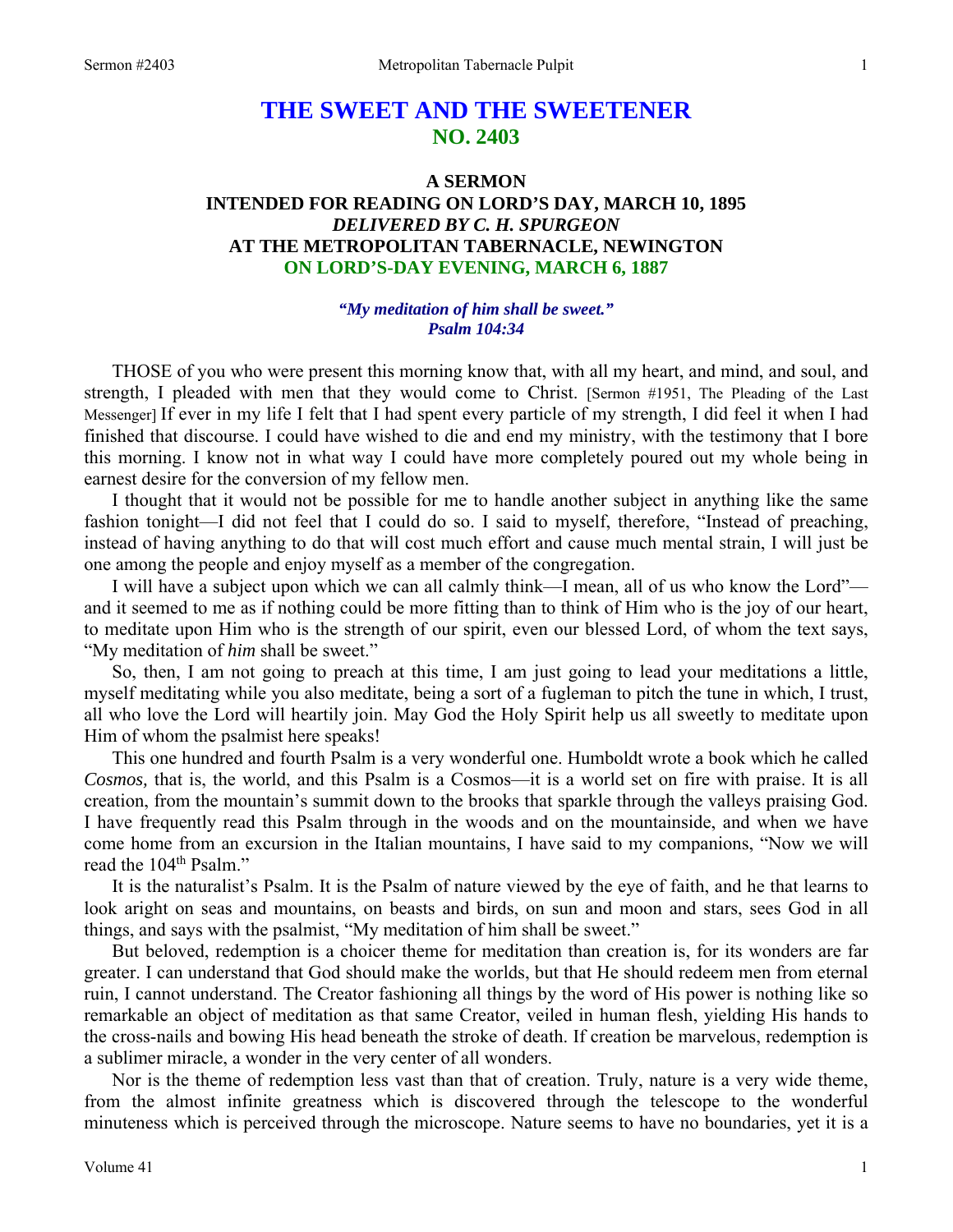mere fragment compared with redemption, where everything is infinite, where you have to deal with sin and love, life and death, eternity and heaven and hell, God and man—and the Son of God made flesh for man's sake. Now you are among the sublimities indeed—meditating upon redemption, your theme is vast beyond conception.

And let me add that the theme of redemption is quite as fresh as that of nature. Nature, it is true, never grows stale—from the first day of the year till the last, it is always young. Did you ever see the ocean look twice the same? Did you ever gaze upon the face of nature without always perceiving some fresh beauty? But it is just the same with redemption. The cross never grows old. The doctrine of Christ crucified is a spring that wells up forever with a sparkling freshness. Not even the eternal ages shall exhaust it, but when untold myriads of years have passed away, this old, old story of the cross will still be ever new.

There is this much more to say about a meditation upon redemption, that it comes closely home to us. I like to think of the stars, but after all, I can be happy if the stars are quenched. I delight to think of the rolling ocean, but still, I could rejoice if there were no more sea. But in redemption we have a vital and personal interest—we could not live as we now live, in the sight of God we could not truly live at all, if we had not been redeemed with the precious blood of Christ.

The seas and the starry worlds are not ours as blessedly as Christ is ours, and none of them can bring medicine to the heart and joy to the spirit as does Jesus, who loved us and gave Himself for us. So, I think I may say, however excellent the naturalist's meditations are, and the more of right meditation upon nature the better—and I wish that we were all learned after the order of true science, which deals with nature itself and not with theories—yet, if you know little about these things in which some take so deep an interest, your meditations of God may be exceedingly sweet. If you stay within the boundaries of redemption through Jesus Christ, which are by no means narrow, you may say, "My meditation of him shall be sweet."

So, first, I shall talk about *the sweet—*"My meditation *of him* shall be sweet." Then I shall speak *of the sweet as a sweetener*, for it is not only sweet in itself but it imparts sweetness—such sweetness as we need amid the many bitters of this mortal life.

**I.** First, then, let us talk about THE SWEET—"My meditation *of him s*hall be sweet." "Of him" that is, of the Well-beloved of the Father, of the Well-beloved of the church, of the Well-beloved of my own soul—of Him who loved me, in whose blood I have washed my robes and made them white—it is meditation "of him" that is sweet—not merely of doctrine about Him, but of Him, of Himself—"my meditation of him." Not merely of His offices, and His work, and all that concerns Him, but of His own dear self. There lies the sweetness and the closer we come to His blessed person, the more truly have we approached the very center of bliss.

Then it is "*meditation* of him" that makes the sweetness. Brethren, it is very delightful to hear about our Lord. I am sure that I have often been charmed when I have heard what others have had to say about Him. My hearing of Him is very sweet, but it does not say that in our text, it is, "my meditation of him."

When I hear over and over again, in the echoes of my heart, what I have heard with my ears. When, like the cattle, having cropped the luscious food, I lie down, as they do, to ruminate and chew the cud, "my meditation of him shall be sweet." To think over again what I have already thought of, to turn over and over in my soul truths with which I am happily familiar, which I have tasted and handled many times, and just to taste and handle them again—in doing so, "my meditation of him shall be sweet."

The more we know of Christ, the more we want to know of Him. And the more sweet Christ is to us already, the more sweet He will be. We can never exhaust this gold mine—it gets richer, the deeper we dig into it. "My meditation of him shall be sweet." I will not ask for the glowing periods of the orator, I will not wish for the profundities of the theologian. I will just sit down, humble as my mind may be, and think of what I have heard and known, and especially of all I have experienced of my Lord. And "my meditation of him shall be sweet."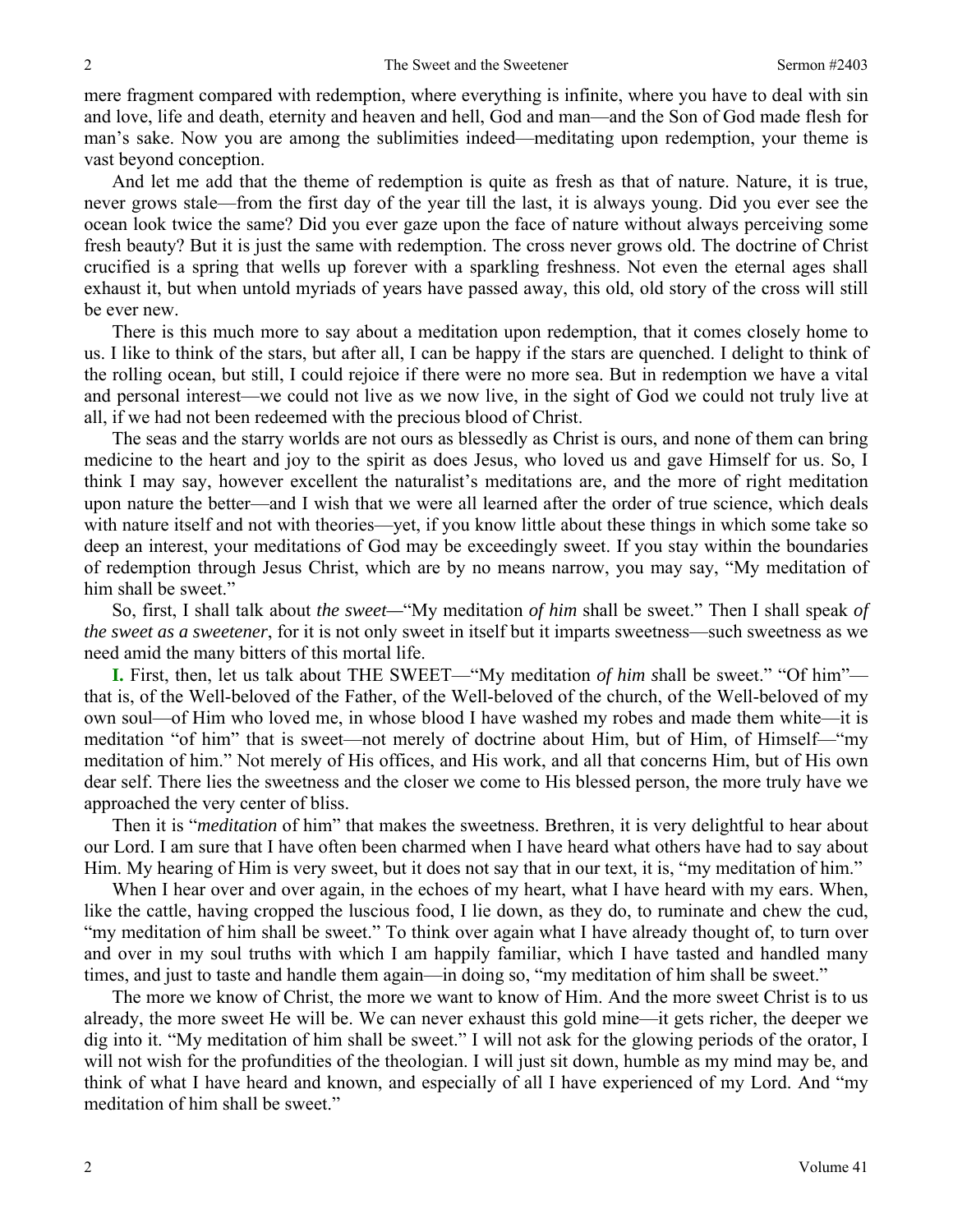But let me dwell a minute on that first word—"*My* meditation of him shall be sweet," Not another man's meditation, which is afterwards related to me, but my own meditation of Him shall be sweet. Let me say, concerning the wine of communion with Christ, that it is never so sweet to a man as when he treads the grapes out himself—"My meditation of him shall be sweet."

You get a text and beat out its meaning, "working your passage," as we say, into the very soul of it. Then you will understand it and you will also enjoy it. Make meditation of Christ to be your own personal act and deed. Grasp Him for yourself and hold Him by the feet. Put your own finger into the prints of the nails and out of your own heart's experience cry, "*My* Lord and *my* God." Then you shall not need that I tell you how sweet such a meditation is, for you will be able to say for yourself, "My meditation of him shall be sweet."

It does not signify, my dear friend, who you are, if you do but belong to Christ, your meditation of Him shall be sweet. You are a very poor and illiterate person, perhaps, but if you know Him, it shall be sweet to you to meditate upon Him. Or, it may be, you are a man of large reading and of wide knowledge. But I am quite sure that there is not in all the range of your reading anything for sweetness comparable to Him.

The science of Christ crucified leads the van of all the sciences. This is the most excellent of all knowledge, compared with which every other knowledge is but ignorance dressed in its best. "*My* meditation of him shall be sweet"—even mine as I stand here in the midst of you—and yours as you sit in those pews. And as you come presently to this table of communion, I hope each one who meditates on Christ will be able to say, "My meditation of him shall be sweet."

Now let us meditate on Him for a few minutes, and first, *meditate upon His person*. This Blessed One, who is verily among us tonight, is God and man. Meditate upon His manhood. He is of a nature like your own. Sin alone excepted, He is a man as you are. Think of it and rejoice that He has so intense a sympathy with you and that you can have so intense a sympathy with Him.

He is your Brother, though He is also the Prince of the kings of the earth. He is your Husband, bone of your bone and flesh of your flesh, though He is also "over all, God blessed for ever." Do not our hearts begin at once to warm towards the Man, Christ Jesus—in all our afflictions afflicted, in all our griefs a partaker—and shall not our meditation of Him be sweet?

But then He is also God, and as God, He has all dominion and authority in heaven and on earth. Think, then, how near has He brought us to the Godhead. There is now no division between a believing man and God—the Christ has bridged the chasm between the Creator and the creature. One might have thought that this gulf never could have been bridged. Between an angry God and a sinner, reconciliation may be made, but between a Creator and His creature, what link of union can there be? There could have been none if Christ had not become incarnate.

If God had not taken Manhood into union with Himself, we could never have been brought so near to God as we now are. Angels, you may stand back, you can never come so near the throne as man has come, for He was made a little lower than the angels, but now, in the person of Christ, He is set in the place of dominion and honor, and made to be master over all the works of God's hands! My meditation upon the divine person of my blessed Master shall be sweet, shall it not? I do but indicate a long vista of delight, as it were. I open the gate, and say, "Go in there, friend, you shall find good food for meditation that way."

Now let us *meditate upon our Lord's life*, for this meditation also shall be sweet. Suppose I take the four Gospels and read the story of my blessed Master's existence here among men. Well, it needs meditating on, for that life is much more than the evangelists could write. The life of Christ has a wonderful depth in it.

The other day I was reading aloud the first chapter of Luke's Gospel and trying to expound it, and when I came to the close of my meditation, I said to myself, "If I were shut up to that one chapter for a whole lifetime, I could never expound all its depths." That simple life of Christ, from Nazareth to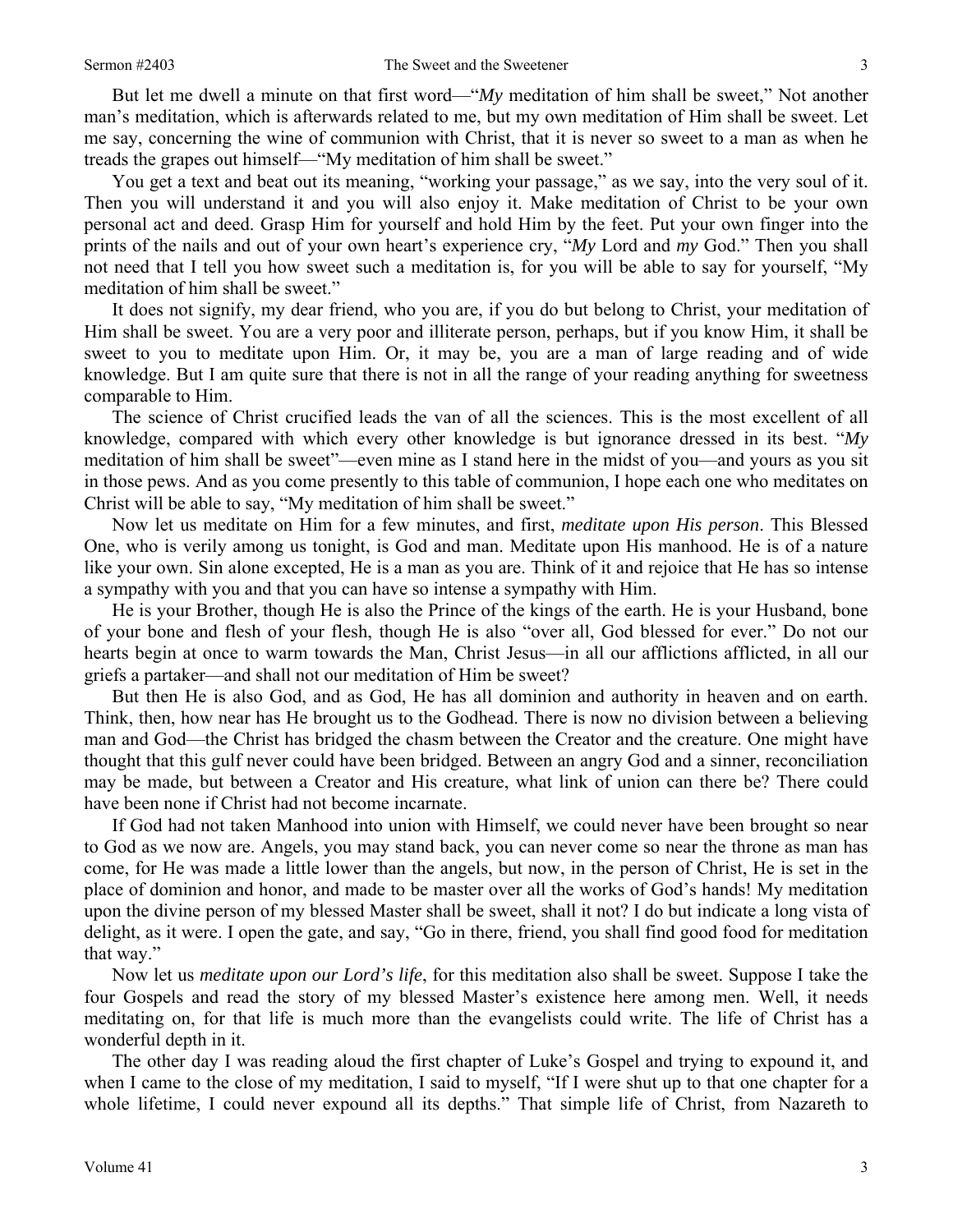Golgotha, is a life of fathomless deeps. And the more you shall meditate upon it, the more sweetness shall you find in it.

Oh, to think of His fellowship with me if I am poor, for He hungered. His fellowship with me if I am weary, for He, "being weary, sat thus on the well." His fellowship with me if I have to stand foot to foot with the old enemy, to contend even for my life. His fellowship with me if I lie in darkness and in the valley of the shadow of death, and have to cry, "My God, my God, why hast thou forsaken me?"

Read by the eye of faith, the whole story of the life of Christ is full of sweetness to the meditative mind, for remember that as He contended, He became a conqueror, and in this, too, we shall be like Him, for we shall overcome through His blood. Faith in Him will give us the victory—we shall tread Satan under our feet ere the battle is finished, even as He has done. My meditation of His woes, coupled with my meditation of His ultimate joys, shall be exceedingly sweet as a prophecy that, if I stoop, I too shall conquer—and though I be cast down, yet shall my casting down be but the means of lifting me up.

Now, here is another road for your thoughts to travel. "My meditation of him shall be sweet," especially when *I meditate on His death*. The death of our Lord and Master should be the habitual theme of the meditation of God's people. I am afraid that, in these days, we do not think enough of the cross and passion of our Divine Redeemer.

I read, in the "modern thought" papers and reviews, sneers about our "sensuous" hymns when we sing about our Lord upon the tree—and they would have us forbear to talk about His blood. Those expressions are "out of date." It is "mediaeval" (I think that is the word) to set forth a dying Christ. Now, mark you, the strength of the Church of Rome over many minds has for centuries lain in the fact that she does keep prominent the facts of our Lord's passion and death. Perverted as that truth about His cross often is, yet it has salvation in it—and I doubt not that many find their way to eternal life, even in that apostate church, by the fact that Christ crucified is made to be a great reality.

If it ever comes to pass among us who are called Protestants, and those who are called Protestant Dissenters, that the great fact of the death of Christ is to be regarded as a kind of myth, out of which certain recondite doctrines may be fetched, but which is not itself to be spoken of, we shall have cut the Achilles tendon of our strength, and our power to bless the sons of men will have departed.

Oh, give me the story of the cross, the veritable story! Yes, let my eyes behold the wounds of Jesus, as I stand and bow before the Crucified! His death was a literal fact—no phantom dream—and so would we hold it, and we would meditate upon it as the center of all our hopes.

"My meditation of him shall be sweet," is especially true of Christ on Calvary's cross. Here I see atonement completed, satisfaction rendered, justice honored, grace expounded, love struggling, bleeding, contending, conquering. In the actual death of Christ upon the cross, I see the safety of His elect whom He has purchased with His precious blood.

I see here the ending of the reign of evil, the bruising of the old serpent's head. I see the great rock on which the kingdom of God is established upon a sure foundation sealed with the blood of Christ. Oh, go and live on Calvary, you saints! No better air is to be found beneath the cope of heaven and as you linger there, your meditation on your Lord shall be sweet.

But what am I saying? For wherever I contemplate the Lord Jesus Christ, "my meditation of him shall be sweet." Follow Him in *His resurrection.* Behold Him in *His present glory*. Meditate much upon *His intercession at the right hand of God*. How secure are we because He always lives to intercede for us! What prophecies of good things to come are hidden away in the person of our great High Priest before the throne.

Think, too, *of the glory yet to be revealed*. "Behold, he cometh." Every hour is bringing Him nearer. We shall see Him in that day, and though we may fall asleep before He comes, yet at His coming He shall raise our bodies from the dust and in our flesh we shall see God. Let us meditate much upon the glories of Christ's Second Advent, the transcendent splendors of our Divine Conqueror, the background of His sufferings only making His triumphs to shine the more brightly. Meditate upon these things give your minds wholly to them—then shall you prove the sweetness which dwells in them all.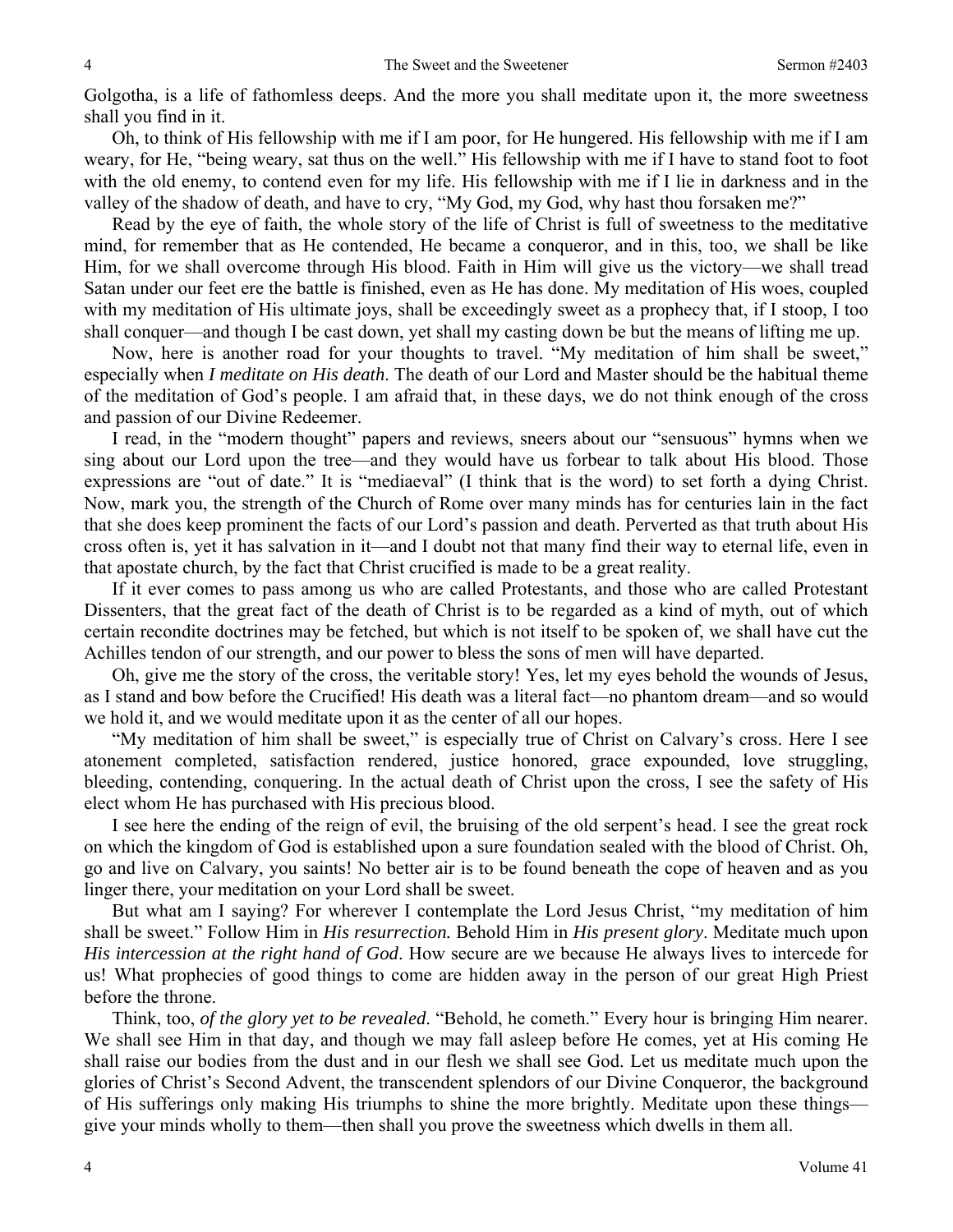If you, who are children of God, do not feel that you could traverse any of these paths, I want you to seek to get sweetness out of this thought, "HE loves *me*." Say to yourself, believer, "If there be never another one in heaven or on earth that loves me, yet Jesus loves me. Jesus loves *me*. It is well-nigh inconceivable, yet is it true."

**II.** Now let us turn to the second part of the subject, THE SWEET AS A SWEETENER—"My meditation of him shall be sweet,"

That is to say, first, it *shall sweeten all my other sweetnesses*. I commend to you who are happy, to you who are full of joy, this blessed method of securing to yourselves a continuance of that happiness, and in such a manner as to prevent its cloying. If you have honey and your hands are full of it, be cautious how you eat of it, for you may eat honey till you are sick of it.

But if you have a great store of honey, put something sweeter than honey with it, and then it will not harm you. I mean, if God has given you joy in your youth, if you are prospered in business, if your house is full of happiness, if your children sing about you knee, if you have health and wealth, and your spirit dances with joy—all this, by itself may curdle and spoil. Add to it a sweet meditation of your Lord and all will be well, for it is safe to enjoy temporal things when we still more enjoy eternal things.

If you will put Christ upon the throne to rule over these good things of yours, then all shall be well. But if you do dethrone Him to set these things up—then they become idols—and "the idols he shall utterly abolish." If you are truly His, you shall have great sorrow in the falling of your Dagons, but it shall surely come to pass.

O cheerful, happy, joyous people, I wish there were more of you. I am not condemning your joy—I would partake in it—but let the uppermost joy you have always be "Jesus Christ Himself." If the occasion of joy is your marriage, ask Him to the wedding, for He will turn the water into wine. If it be your prosperity, ask Him to the harvest festival, and He will bless your storehouse, and your barn, and make your mercies to be real blessings to you.

But dear friends, I need not say much about this point, because at least to some of us, our very sweet days are not very long or very many. The comfort is that *this sweetness can sweeten all our bitters*. There was never yet a bitter in the cup of life but what a meditation upon Christ would overcome that bitterness and turn it into sweetness.

I will suppose that you are at this time undergoing personal trials of a temporal kind. There are a great many cures for the cares of this life which philosophy would suggest, but I suggest none of them to you—I prescribe meditation upon Christ. I have already given your many hints how the sorrows, the struggles, and the conquests of the life of Christ may help to sweeten all your conflicts and your struggles.

Half an hour's communion with the Lord Jesus will take away the keenness of all your anxieties. Enter into your chamber, shut to the door, and begin to speak with the Man of Sorrows, and your own sorrows will soon be assuaged. If you are poor, get to Him who had not where to lay His head and you will even seem to be rich as you come back to your place in the world.

Have you been despised and rejected? Do but look on Him on whom men spat, whom they cast out, saying that it was not fit that He should live—and you will feel as if you never had true honor except when you were, for Christ's sake, despised and dishonored. You will almost feel as if it was too great an honor for you to have been contemned for His dear sake, who bore the shame and the spitting and the cruel cross for your sake. Yes, the best sweetener of all temporal troubles is a meditation upon Christ Jesus our Lord.

So is it with all the troubles that come of your Christian work and service. I do not know how it is with any of my fellow workers here, but I can say this. My work has about it a joy that angels might envy, but at the same time, it has also a sorrow which I would not wish any to know if it stood by itself. To preach Christ, oh, what bliss it is! To tell of my Master's sweet love and of His power to save the guilty, I would be content to stay out of heaven for seven ages if I might always be permitted to do nothing else but preach Christ to perishing sinners.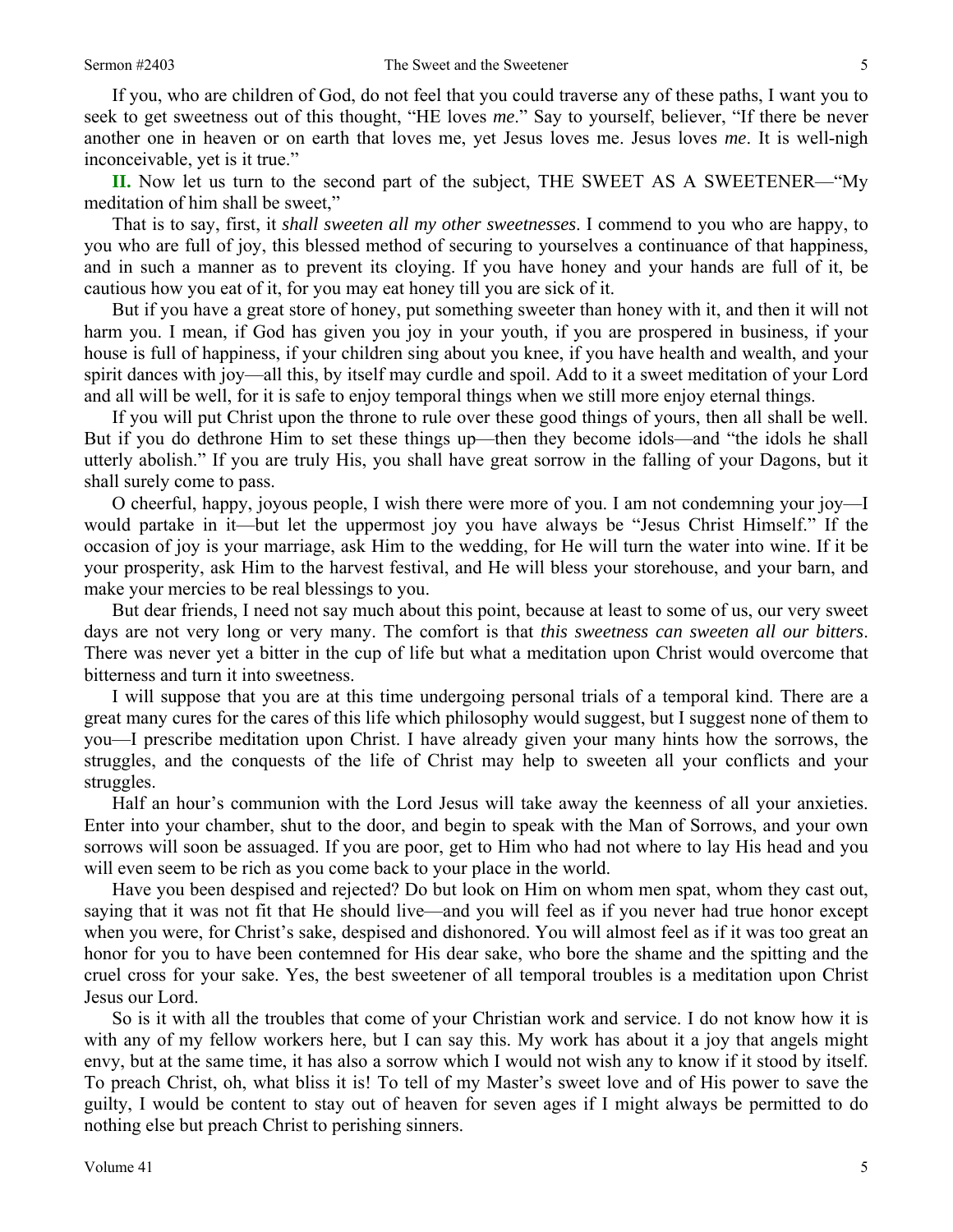But there is the heartbreak which comes with it, often, in preparing to preach, lest haply one should not take the right subject, or should not have one's heart in a right condition for the handling of it. Add to that the anxieties that creep over one occupying such a position as mine. Standing where I stand tonight, and remembering many sorrowful histories, many disappointed hopes concerning the condition of many now before me, I go home sometimes wishing that I could creep into my bed and never come out of it again because of my terrible anguish over some of you who will, I fear, be eternally lost. As surely as you are here, you will be lost unless you turn to Christ.

Nothing seems as if it could save you—entreaties, invitations, warnings, prayers—all are in vain. You are still without God and without Christ—and if you remain so, you will be lost and we cannot bear the thought of it. We cannot endure to think that we should preach, and warn, and entreat, and invite, and yet that it should all end in nothing except that we should look from the right hand of the Great Judge and spy you out among those to whom He will say, "Depart from me, ye cursed!"

Truly, there is an awful heartbreak that comes to us when we think of these things. And when we see some, who did run well, turning aside, some who held the truth, decrying and denying that truth, some who once preached it, beginning to preach up the fancies of the age instead of the Gospel of all the ages, then our heart is indeed heavy.

But what then? "My meditation of *him* shall be sweet." He is still the same God over all, blessed for evermore. He is still exalted a Prince and a Savior. Jesus will surely save His own and He will overthrow all His adversaries, for "He shall not fail nor be discouraged, till he have set judgment in the earth."

After all is said and done, there is no dishonor possible to Him. It is true that "He humbled himself, and became obedient unto death, even the death of the cross," but finish the quotation, "Wherefore God also hath highly exalted him, and given him a name which is above every name: that at the name" (or, in the name) "of Jesus every knee should bow, of things in heaven, and things in earth, and things under the earth; and that every tongue should confess that Jesus Christ is Lord, to the glory of God the Father." So, my meditation of Him, even amid the anxieties of Christian service, shall be exceedingly sweet.

Yes, beloved, and it is just the same when you come to the anxieties concerning your own spiritual condition. I suppose that the very good, "perfect" people we sometimes meet with, or hear of, never get into the state I sometimes get into, but I believe that many of you feel at times cast down and troubled about your own spiritual state.

Whether men laugh at it or not, I aver that many a child of God beside John Newton has had to say—

*"'Tis a point I long to know, Oft it causes anxious thought, Do I love the Lord or no? Am I His, or am I not?"* 

I venture to say that, as this was the question which the Lord Himself put to Peter, therefore it is not a wrong question for us to ask ourselves. When darkness veils the skies and the spirit sinks, and a sense of sin is more prevalent than the realization of divine grace, then it is bitterness indeed. And at such a time, the very best sweetener of the waters of Marah is to think of Christ—"My meditation of him shall be sweet."

A sinner's Savior—oh, how sweet He is to such a sinner as I am! A Savior for those that have no strength—what a precious Savior He is to a weak one like myself! A Savior who, though we believe not as we ought, still abides faithful—what a dear Savior He is to a half-believing one who has to cry, "Lord, I believe, help thou mine unbelief!"

Let me give you a little piece of advice—do not think of yourself, but think of your Lord. Or, if you must think of yourself, for every time you give an eye to self, give twice that time to Christ. Then shall your meditation of Him be sweet.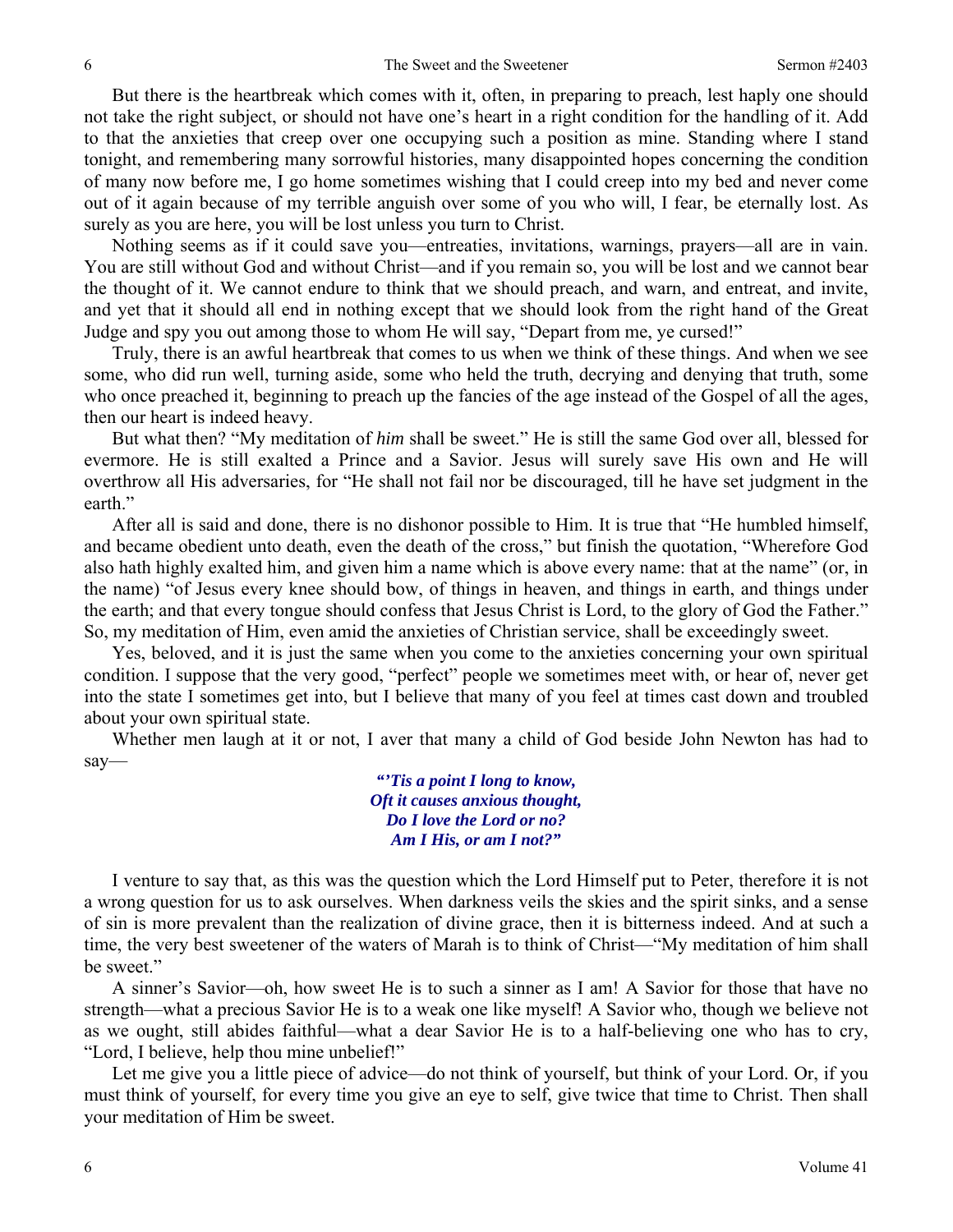Thus, dear friends, as long as we live, and when we come to die, our meditation of Him shall be sweet. I would not have you fear the bitterness of death, any of you, if you are trusting in Jesus. God has a wonderful power of strengthening our souls when our bodies grow very weak and feeble.

I am quite sure that some of my dear friends were never before in such a condition in all their lives as I have seen them in when they have evidently been marked for death. The messenger has come, and as John Bunyan puts it, has brought some timely "token" to warn the spirit that, in a very short time, it is to appear among the shining ones at the right hand of God, and I have seen the spirit of the timid grow strangely brave and the spirit of the questioning grow singularly assured, just then.

The Lord has manifested Himself in an unusually gracious way to the poor fluttering heart. Just as the dove was about to take its last long flight, it seemed to have its eyes strengthened to see the place to which it must fly—and all timidity was gone forever. "My meditation of him shall be sweet."

When I lie dying, when heart and flesh are failing me, when I shall have little else to think of but my Lord and the eternal state, then shall thoughts of Him pull up the floodgates of the river of bliss and let the very joy of heaven into my heart, and I shall be eager to be up and away. I shall not dread the pains, and groans, and dying strife of which some talk so much—but the sweetness of "my meditation of him" shall make me forget even the bitterness of death itself.

I have done when I have just given you one thought more. Our text might be read thus, "My meditation shall be sweet *to him*." We are going to uncover the table of communion directly. You will have nothing to think of but the body and the blood of Him by whose death you live. That meditation will, I trust, be very sweet to you, but this fact ought to help to make it so—that it will be "sweet to him."

Jesus loves you to love Him—and He loves you to think of Him. I know what you have said, sometimes. I remember a Christian woman saying to me, "I have often wished that I could preach, sir. I have often wished that I had but been a man that I might constantly preach the Gospel." I do not wonder, I should marvel indeed if a good many Christian people did not say, "I wish that I could be a missionary," or, "I wish that I could be a poetess, like Miss Havergal, and sweetly sing of Christ." Perhaps you cannot do any of those things, but you can meditate on Christ, can you not? And your meditation on Him shall be sweet *to Him*. He will delight in your delighting in Him.

"Oh, but I am a nobody," says one. "I am nothing." I tell even you that your meditation of Christ, though it seems not to go very deep, though you cannot, perhaps, keep your thoughts well together, yet that heart-meditation of yours, which longs to meditate on your Lord and craves to know more of Him, is very sweet to Him.

Why, you fathers and mothers, you know how it is with those little ones of yours—and especially that first little one that just begins to talk! It has said nothing but nonsense at present, yet you respect the little words, do you not? It is a wonderful speech that little boy of yours made—but why do you think so much of your child's little thoughts and expressions? Is it not because he is *your* child that you value his words so much?

Well now, you belong to Christ, and because you belong to Him, He accepts your meditations because He accepts you, and He takes a delight even in those poor broken perplexed thoughts of yours. He knows that if you could sing like the seraphim, you would do so. If you could serve Him as the angels do, you would. Well, if you cannot do that, you can at least meditate on Christ—and your meditation of Him shall be sweet to Him.

Oh, then, give Him much of it, and God bless you, for His dear Son's sake! Amen.

### **EXPOSITION BY C. H. SPURGEON**

## *PSALM 104*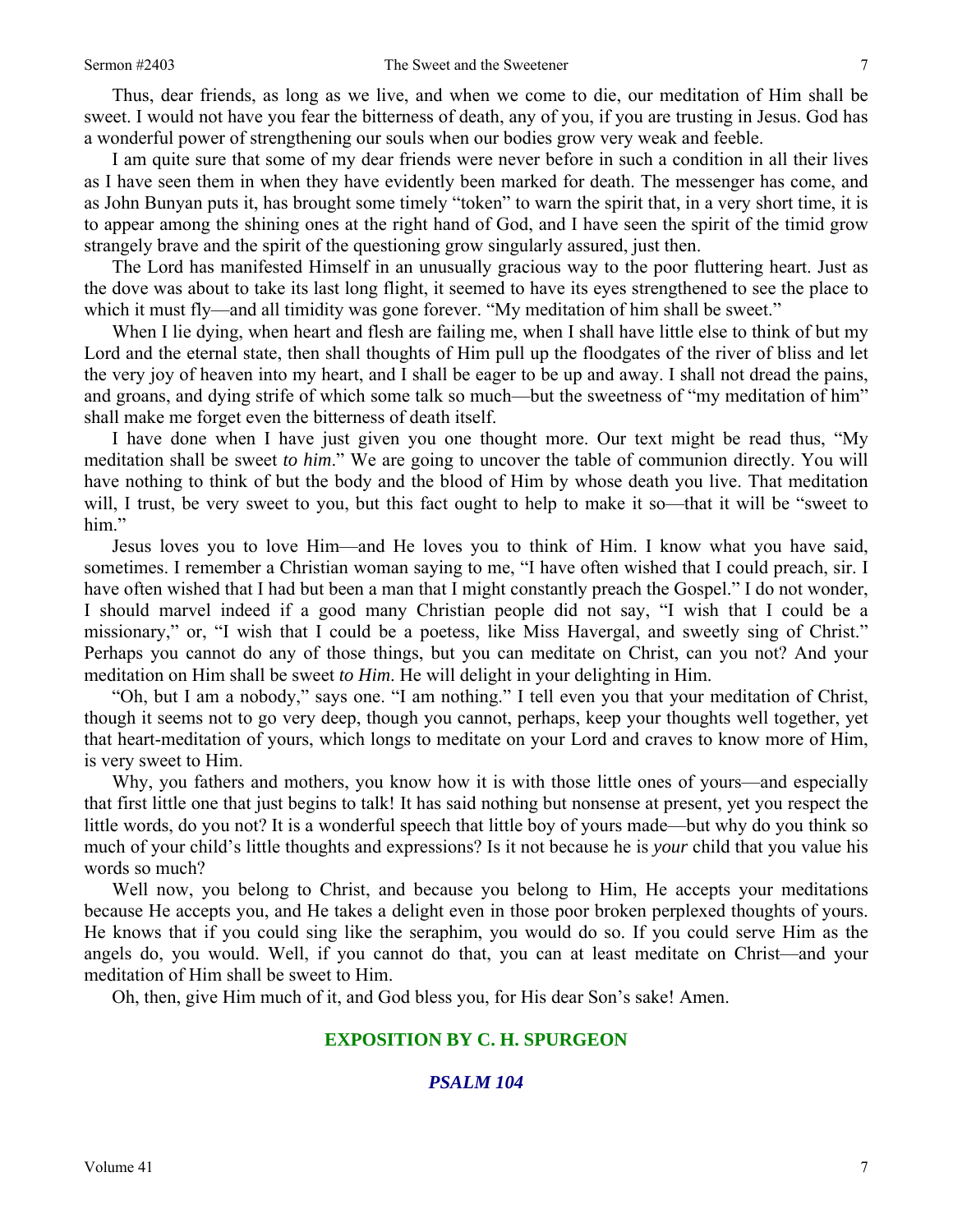I trust that we have already felt something of holy enjoyment while our hearts and voices have been praising the Lord our God. Perhaps this Psalm may help to keep us in a praising state of mind.

First of all, David sang of the majesty of God in his works. Then it seems as if the spirit of praise within him became like a strong-winged angel, and, mounting into the sky, he began to soar aloft over the varied landscapes of the world until the sun went down. And even then, he continued scudding along through the darkness till the sun arose again, and found him still praising his God. We will note, as we read the Psalm, this strange, mysterious flight of the spirit of praise.

#### **Verse 1***. Bless the LORD, O my soul.*

There is the key-note. Strike it, my brethren, each one of you!

**1***-***3***. O LORD my God, thou art very great; thou art clothed with honour and majesty. Who coverest thyself with light as with a garment: who stretchest out the heavens like a curtain: who layeth the beams of his chambers in the waters:*

Or as we may read it from the Hebrew, "who maketh his halls in the waters;" those mysterious waters above the firmament are here pictured as being the cool, retired dwelling-place of the awful Deity.

**3***. Who maketh the clouds his chariot: who walketh upon the wings of the wind:*

A masterly picture, as if the Lord stood erect upon the two wings of the wind, and as if the wind, like a mighty spirit, went flying round the world, with the great JEHOVAH standing upon its wings and so riding along.

**4***-***5***. Who maketh his angels spirits; his ministers a flaming fire: who laid the foundations of the earth, that it should not be removed for ever.*

Now comes a very graphic description of Noah's flood.

**6***. Thou coveredst it with the deep as with a garment: the waters stood above the mountains.*

What a splendid act of divine energy, when the waters which, before, like tamed lions, slept in their dens, came hungry and fierce, and swallowed up the whole earth!

**7***-***8***. At thy rebuke they fled; at the voice of thy thunder they hasted away. They go up by the mountains; they go down by the valleys unto the place which thou hast founded for them.* 

At the sound of God's voice, those mighty deeps went back in a great hurricane. Anyone who has seen water when it is traveling at a great rate, lashed with tempests, will have seen it tossed as into mountains, and then having huge holes like vast valleys in it. So, the waters rose up like mountains, and fell down like valleys, till they found the channels of the deep which God had founded for them.

**9***. Thou hast set a bound that they may not pass over; that they turn not again to cover the earth.*

JEHOVAH puts the bit of sand into the mouth of the sea, and it comes no farther than its appointed bounds. Now you must suppose the psalmist is leaving the crowded streets, and the dingy, dusty, smoky haunts of men, and flying, on the wings of his gratitude and praise, away into the quiet of the fertile country.

# **10***-***12***. He sendeth the springs into the valleys, which run among the hills. They give drink to every beast of the field: the wild asses quench their thirst. By them shall the fowls of the heaven have their habitation, which sing among the branches.*

I know of no place that seems to bring out one's joy and praise better than when standing by the side of some rippling brook that tumbles down the fissure among the rocks, and seeing the animals come to drink, and hearing the birds blithely sing among the branches, or hang over and dip into the very stream. Even the reading of this Psalm may be like a cool and refreshing breeze to you at this time, and your soul may in imagination fly away with David, as you also praise and bless your God.

#### **13***. He watereth the hills from his chambers:*

From those watery halls above the firmament He pours down the showers.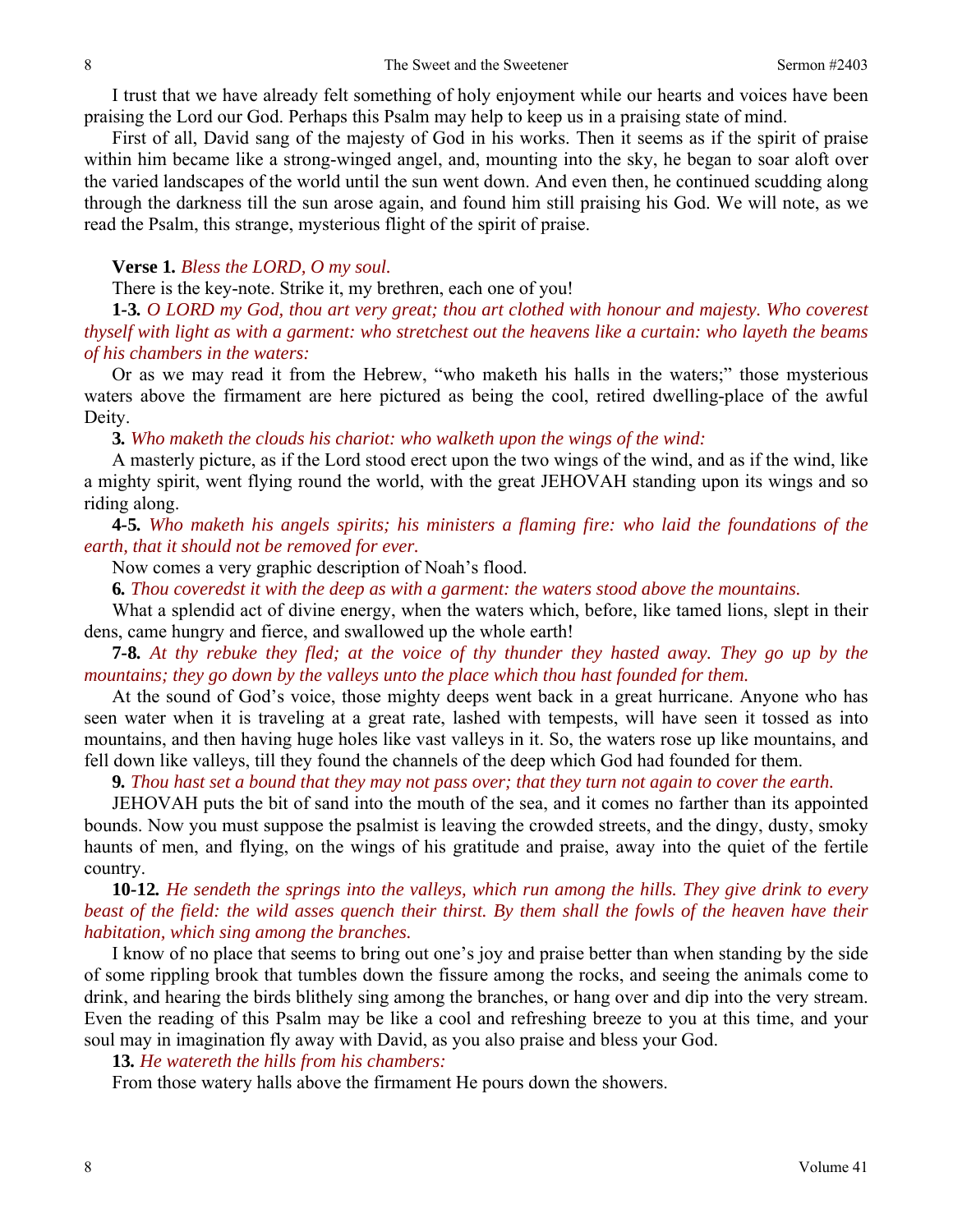**13***-***15***. The earth is satisfied with the fruit of thy works. He causeth the grass to grow for the cattle, and herb for the service of man: that he may bring forth food out of the earth; and wine that maketh glad the heart of man, and oil to make his face to shine, and bread which strengtheneth man's heart.*

The spirit of praise is flying over the fields ploughed and tilled by man, over the fruitful vineyards red with clusters of grapes, and over the olive gardens and other places where man's handiwork has made the earth fertile. Now the psalmist mounts still higher and gets into the woods.

**16***-***17***. The trees of the LORD are full of sap; the cedars of Lebanon, which he hath planted; where the birds make their nests: as for the stork, the fir trees are her house.*

Flying along over the tops of the trees, he looks down among them, and he notices the beasts as well as the birds

**18***. The high hills are a refuge for the wild goats; and the rocks for the conies.* 

So that there is not any part of the earth which is not full of God's goodness—even the rocks, which yield nothing to the plough, furnish a refuge for the conies, and the high hills are a home for the wild goats, while the fertile earth beneath makes man's heart glad. As the spirit of praise flies over the tops of the mountains, the sun goes down. The psalmist witnesses that grand sight, an Eastern sunset.

**19***-***20***. He appointed the moon for seasons: the sun knoweth his going down. Thou makest darkness, and it is night:*

Will he cease from his song now? No, for God does not cease to work.

**20***-***21***. Wherein all the beasts of the forest do creep forth. The young lions roar after their prey, and seek their meat from God.*

So that even night has its mysterious music, and the roaring of the young lions is a tribute to the providence of the good God who cares even for the beasts that perish.

**22***. The sun ariseth, they gather themselves together, and lay them down in their dens.*

You see, the psalmist does not cease his praise, but finds a theme for music even in the rest of the beasts.

**23***-***24***. Man goeth forth unto his work and to his labour until the evening. O LORD, how manifold are thy works! in wisdom hast thou made them all: the earth is full of thy riches.*

The psalmist has made a long journey, flying along just where he could see everything upon the face of the earth, but he bethinks himself that he has not seen the half of God's works yet, for yonder is the Mediterranean, glistening in the morning sunbeams, so he takes another flight.

**25***-***26***. So is this great and wide sea, wherein are things creeping innumerable, both small and great beasts. There go the ships:*

That is, above the water; while in it—

**26***. There is that leviathan, whom thou hast made to play therein.*

Some mighty fish leaps out of the sea. The psalmist's eye catches a glimpse of it, and he puts even that monster into his hymn of praise.

**27***. These wait all upon thee; that thou mayest give them their meat in due season.*

My brethren, what an idea we have here of God thus supplying all the creatures of the earth and the sea! They are all waiting upon Him. They can go to no other storehouse but His, no other granary can supply their needs. Surely, we need not be afraid that He will fail us. If He feeds leviathan with His great wants, and the many birds with their little wants, He will not forget His children. He will never withhold any real good from them that walk uprightly.

**28***. That thou givest them they gather: thou openest thine hand, they are filled with good.*

That is all He has to do, you see, just to open His hand. If that hand were once fast closed, they would all die, but in order to supply the wants of all the creatures He has made, He has only just to open His hand.

#### **29***. Thou hidest thy face,*

As if He did but put His hand before the brightness of His countenance,—